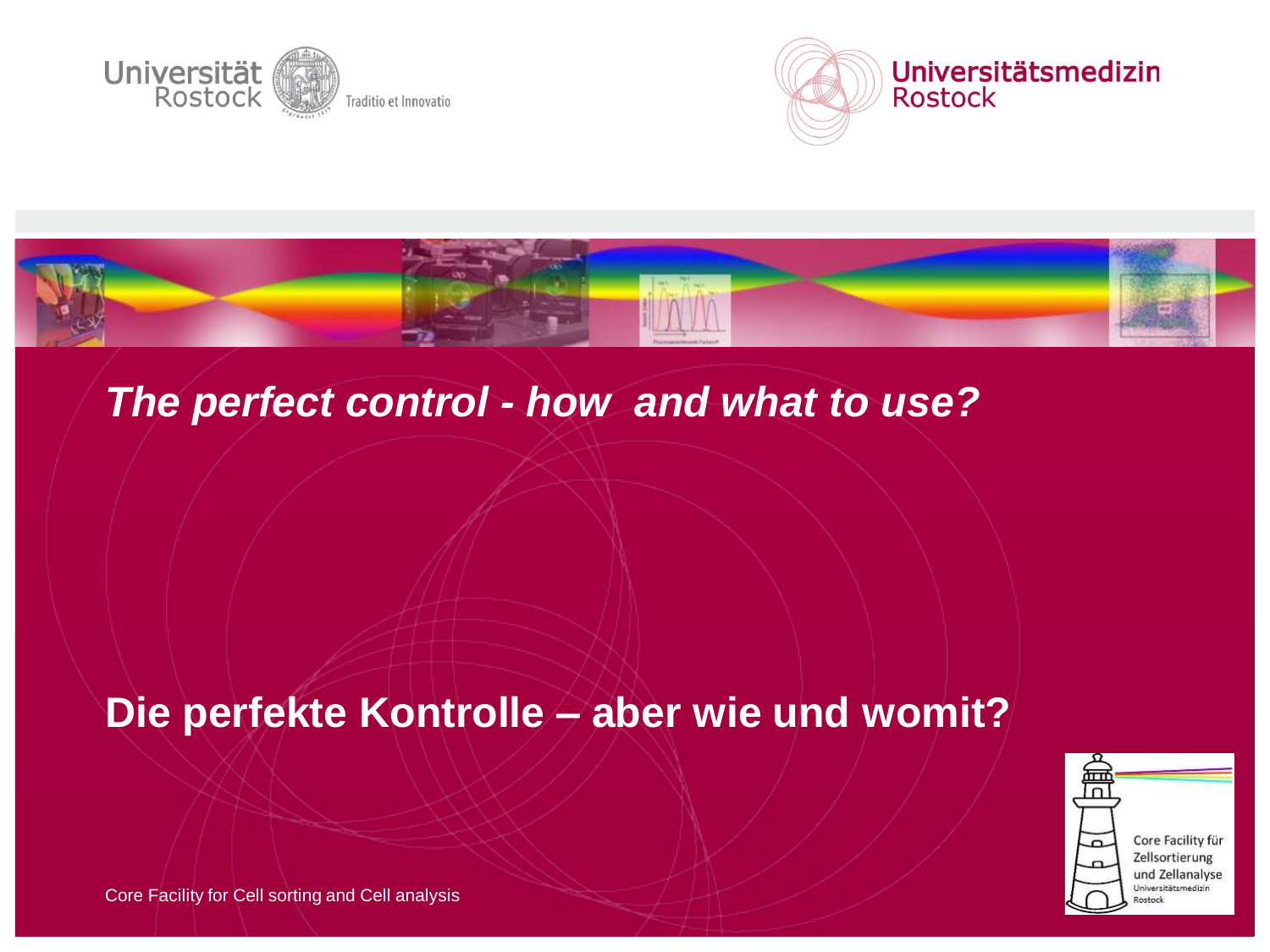### **Controls – What's the problem?**

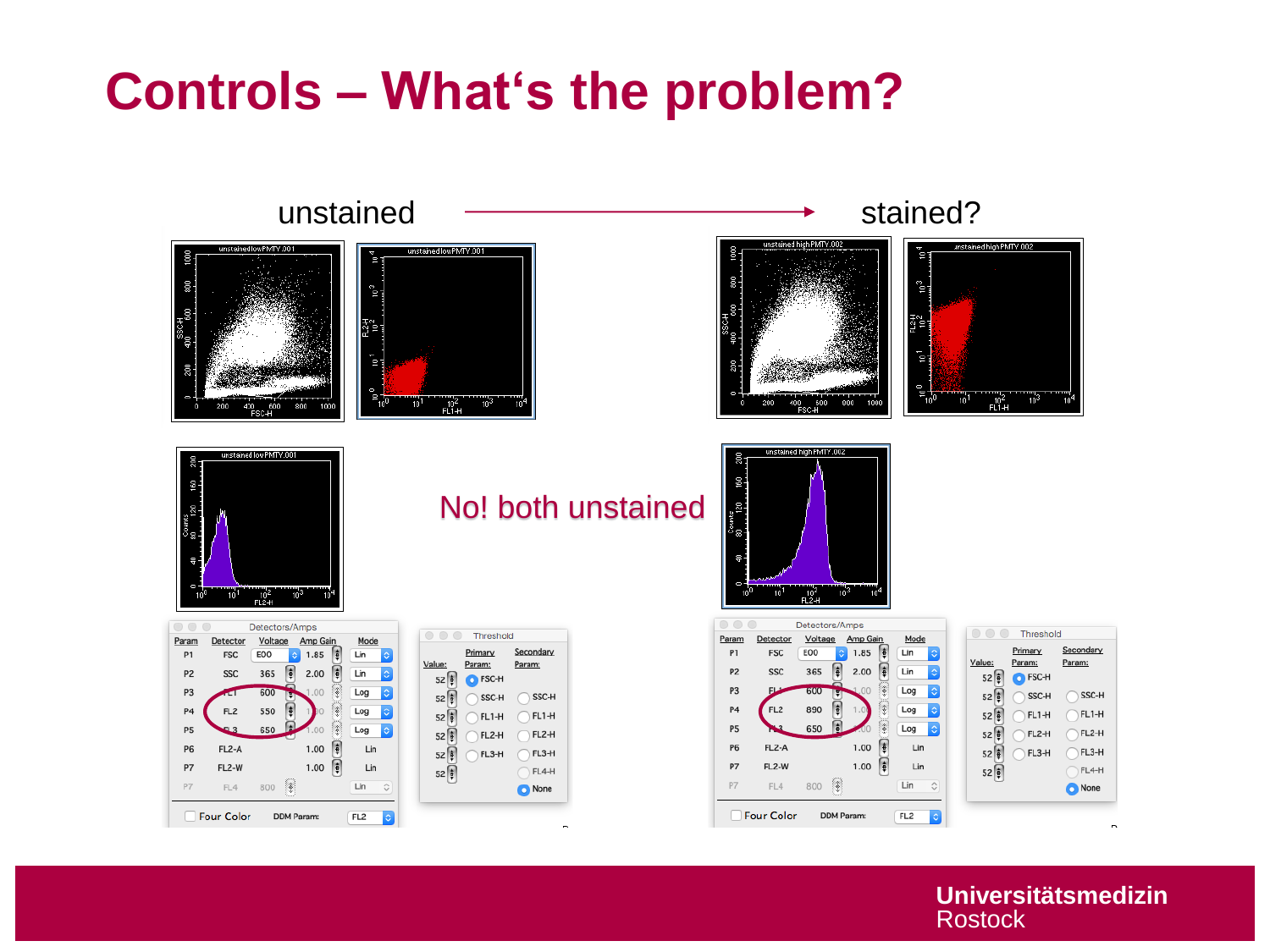# **Controls – What's the problem?**

- flow cytometry  $\rightarrow$  multiparametric of single cell suspension
- But! Relative measurement  $\rightarrow$  results depend on device configuration and settings (e.g. PMT voltages)
- Spectral spillover  $\rightarrow$  compensation & unmixing single stains are needed
- wrong controls  $\rightarrow$  wrong data and misinterpretation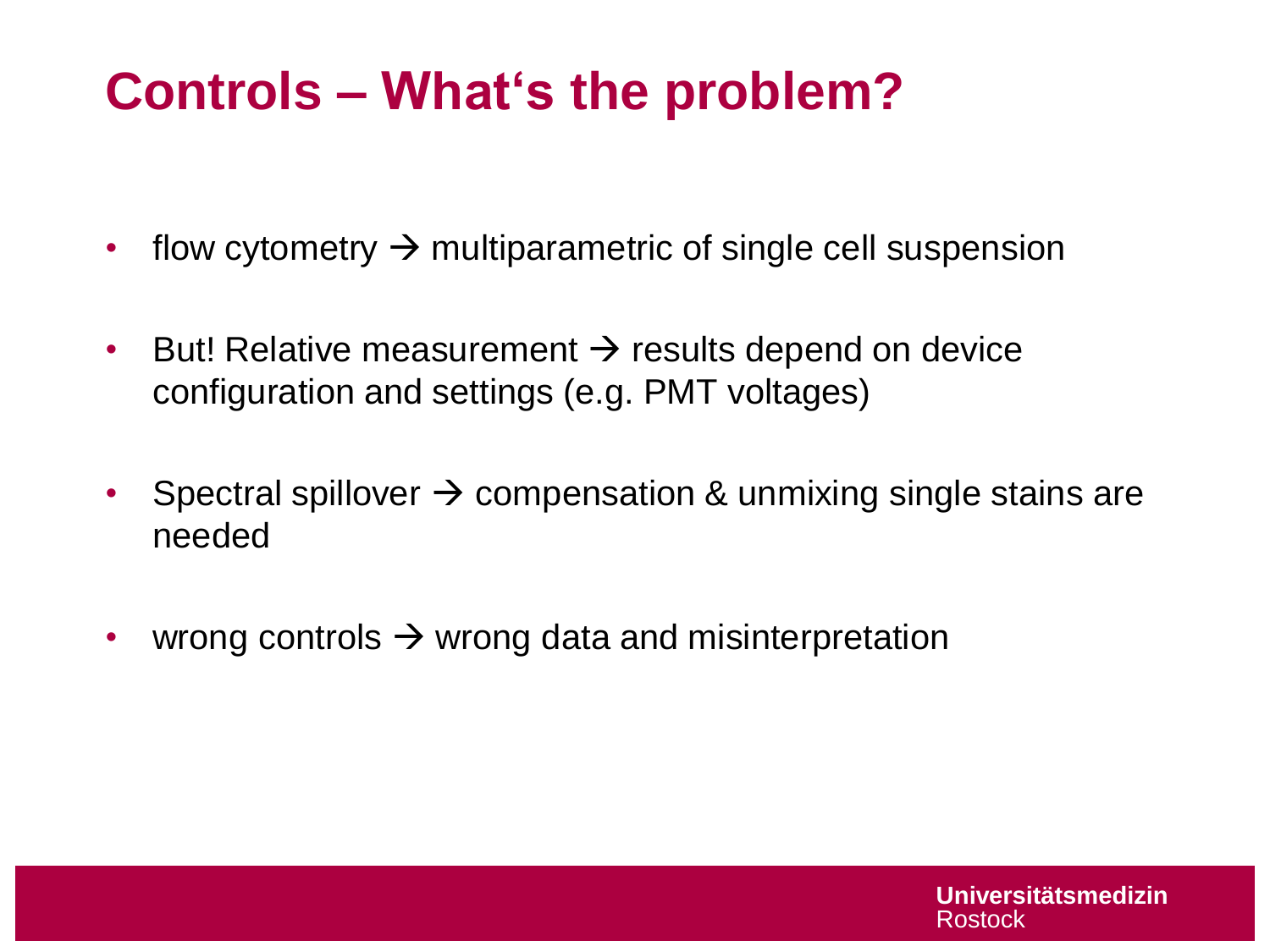#### different control types



<https://resources.rndsystems.com/images/site/fmc002-protocol-step2andstep3.png>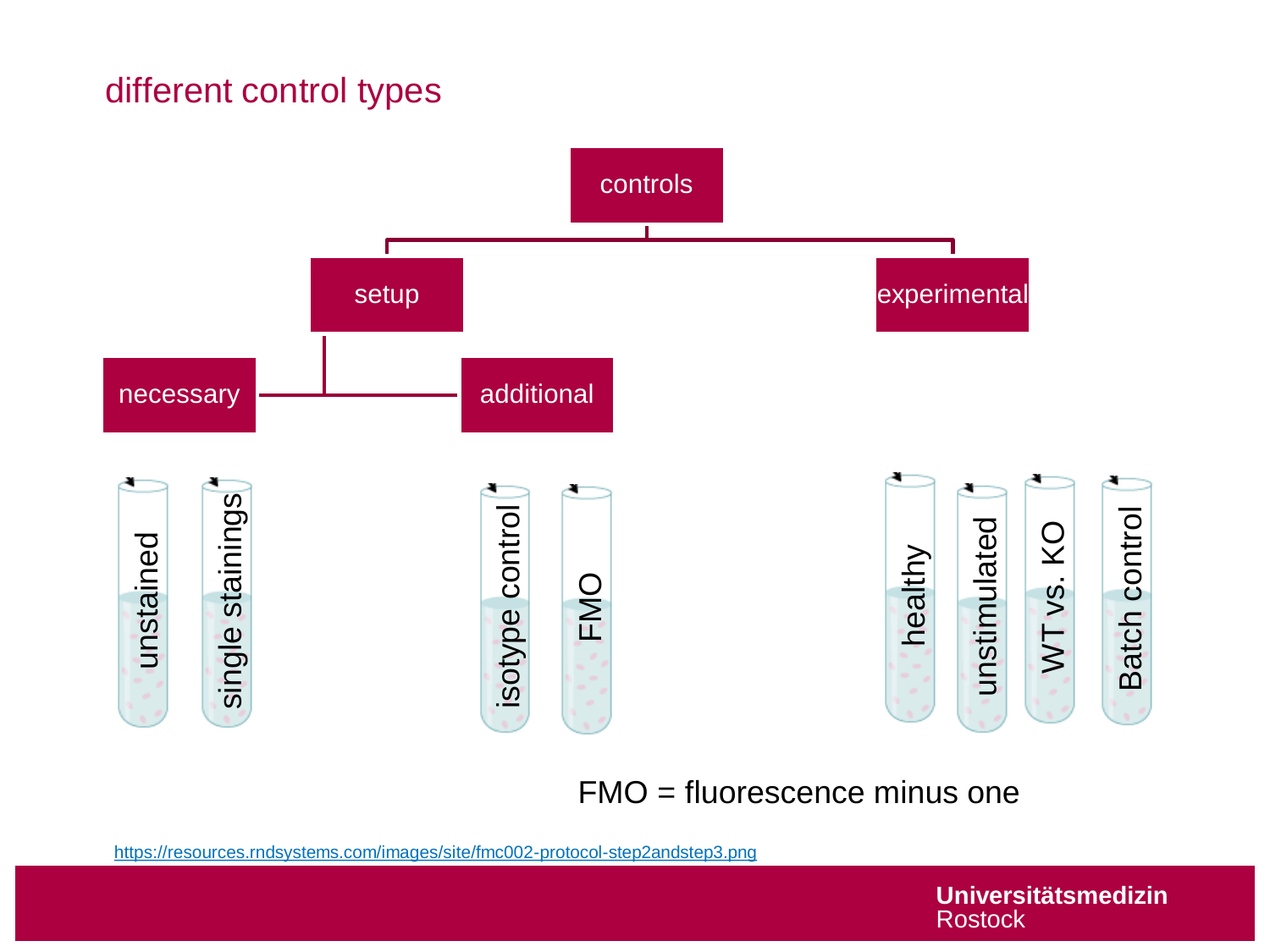#### necessary controls

#### • **unstained:**

- defines background and autofluorescence
- should be within the first third of the plot/graph
- can be used to determine where the staining starts
- helpful to find your cells in the scatter plots



https://www.bio-rad-antibodies.com/flow-cytometry-unstainedcontrols.html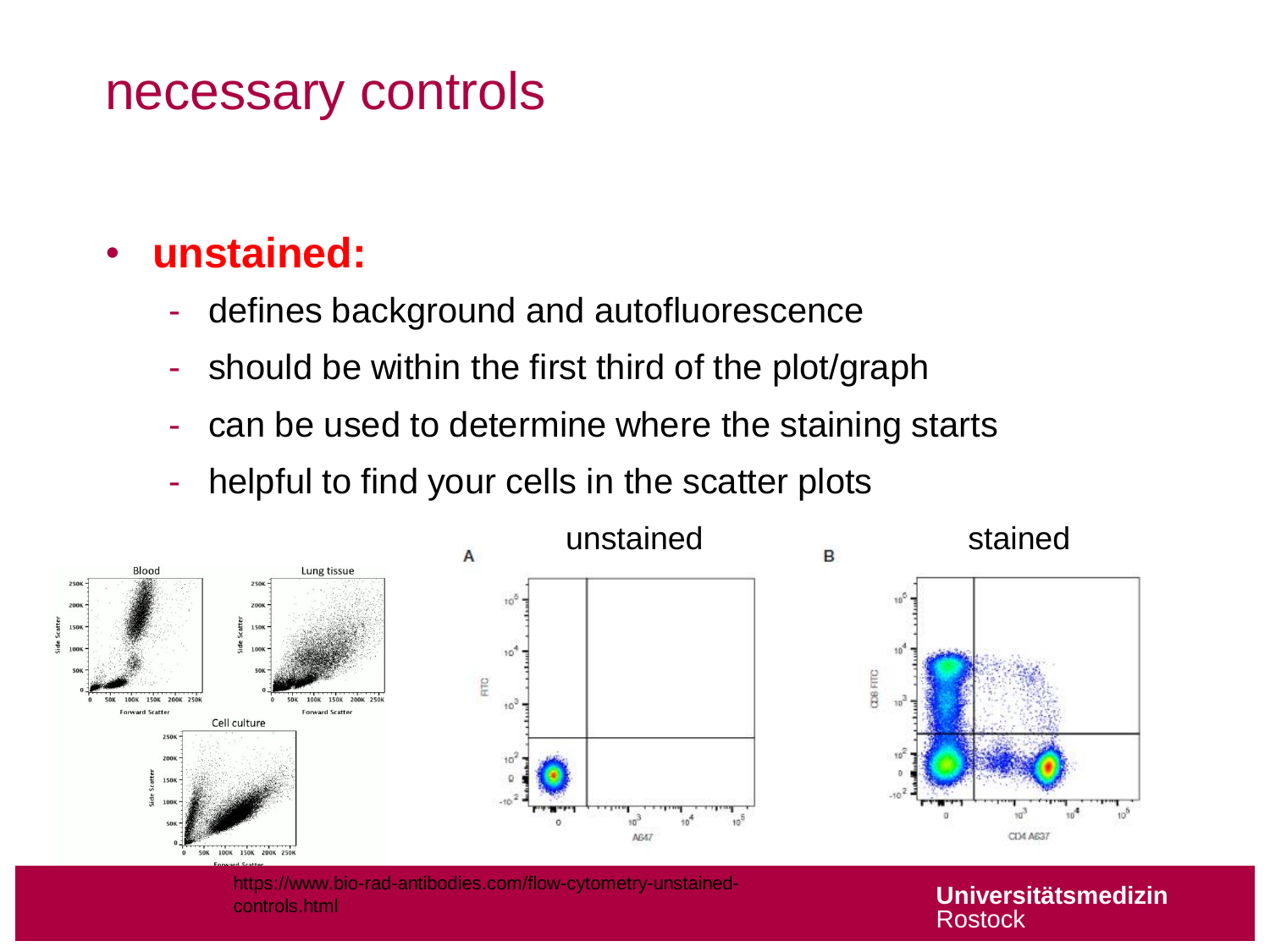#### necessary controls

- **single stainings:** 
	- positive control for each fluorescence separately
	- necessary for calculating compensation/unmixing
	- **minimum as bright as the real sample**
	- **background/autofluoresence of negative and positive control must be the same**
	- ! compare beads with beads, cells with cells !

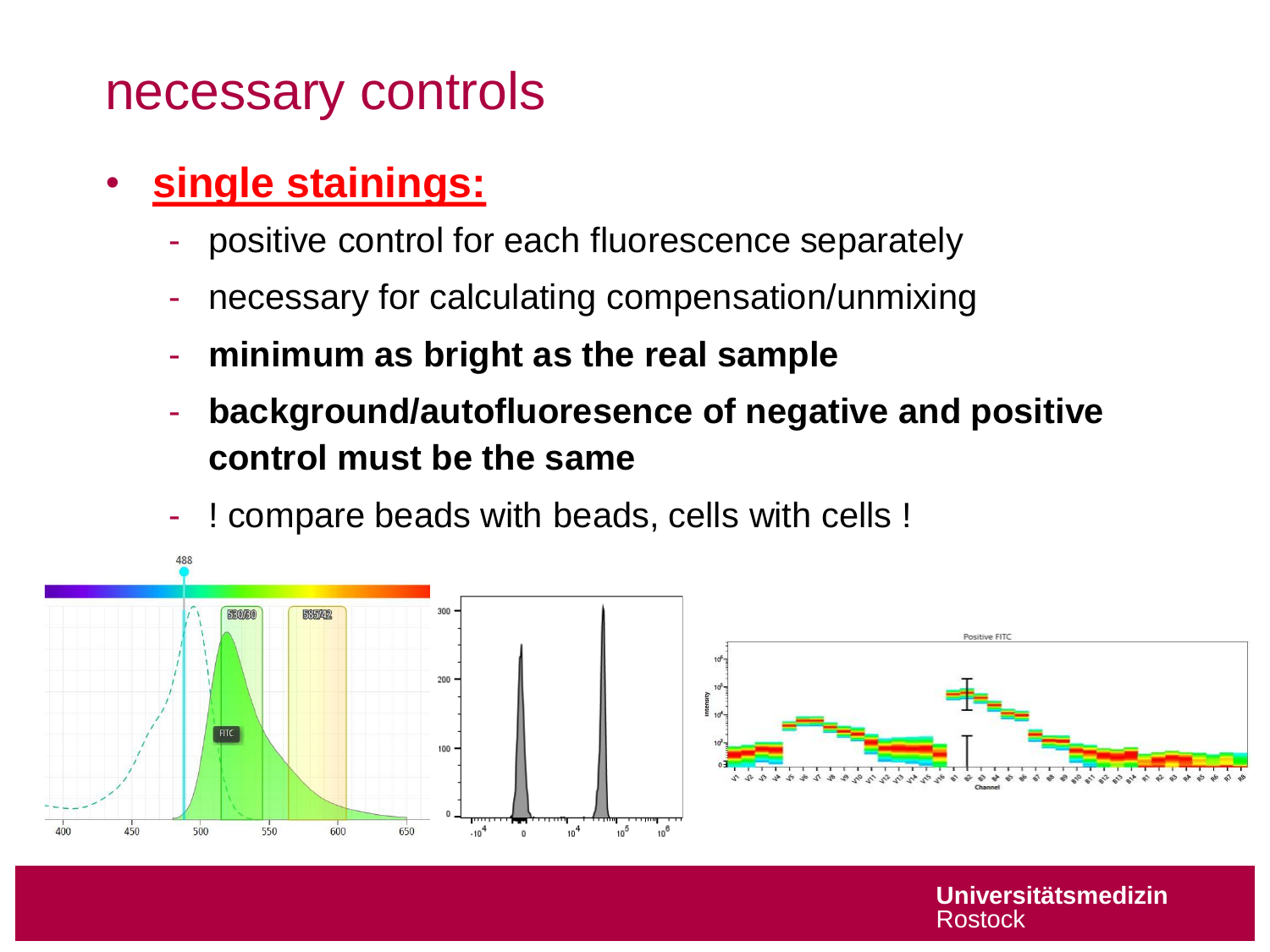### NxN matrix to see compensation/unmixing errors



https://lh3.googleusercontent.com/proxy/pXrxzEOMnwVtjozy1lsTZqeO4T5phjMdZEE W6z5e9H3YLrUTD2Fzx4ZnLDxSUuKfvl5tE7u6x5yKdHMt7Uz8B\_WGRROB9krjqGDe UnOClGB3xNuhCw7E7hHa6jzw90YXgMWyVV4MC7e4StbisOR\_- 0xR1YN92FVPM\_k7G675sshB8iri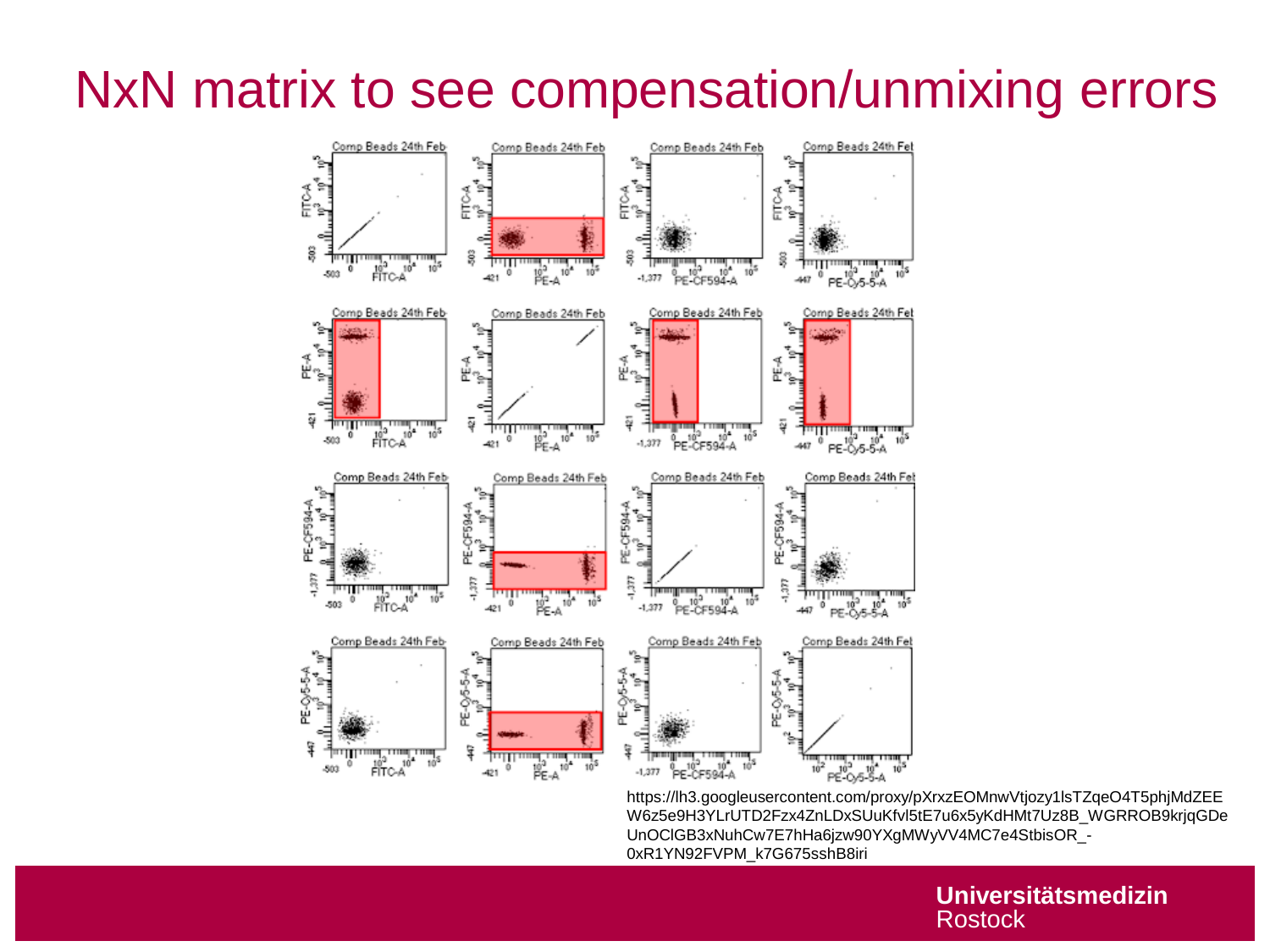#### isotype control



https://www.bio-rad-antibodies.com/flow-cytometry-guide-isotypecontrols.html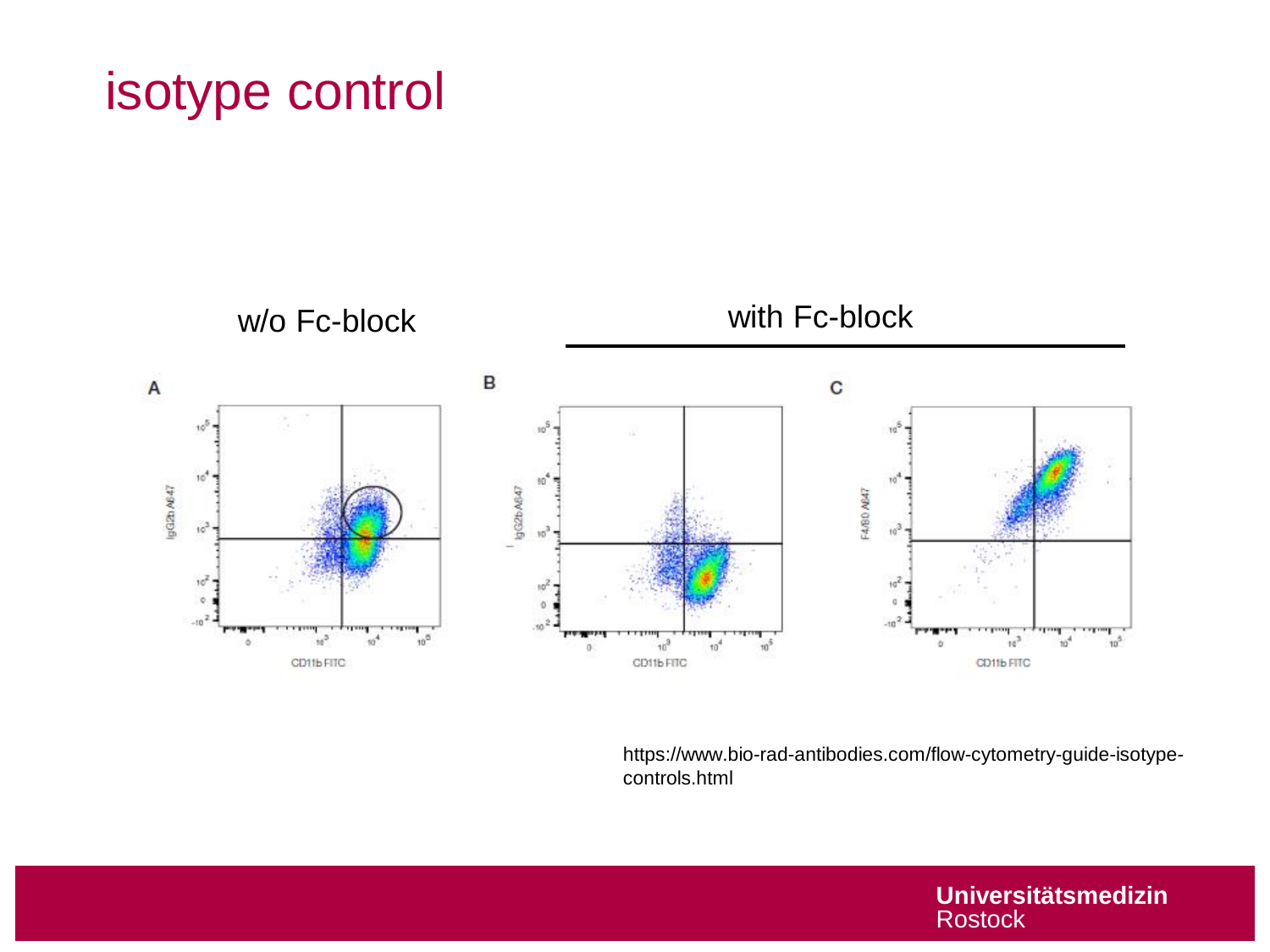## different buffers prevent unspecific binding

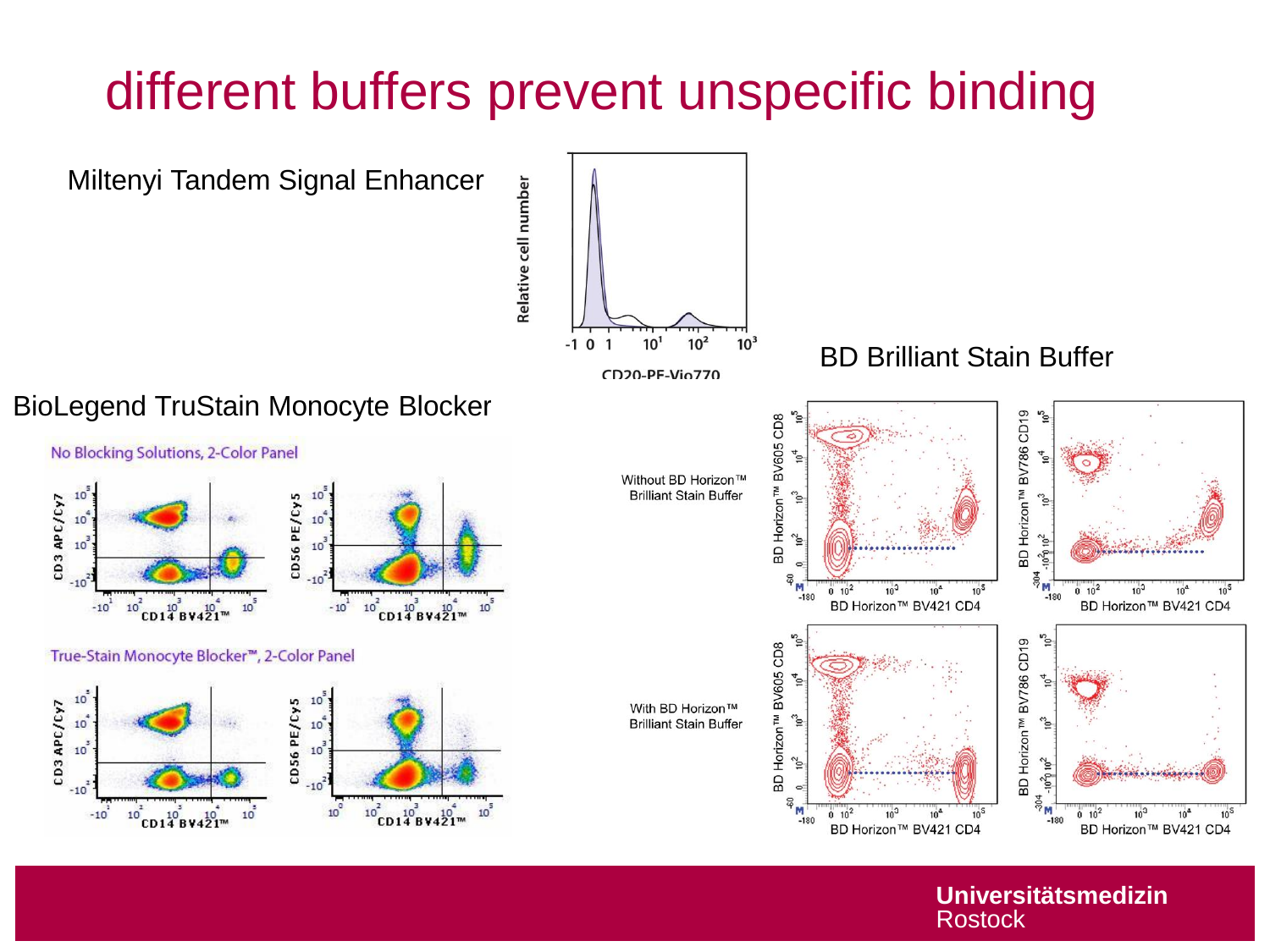## FMO = fluorescence minus one  $\rightarrow$  gating control

- control staining without one antibody, all others stained
- defines gate for positive population
- can be combined with isotype control  $\rightarrow$  most strict control
- often necessary for tertiary antigens



Mahnke, Y. and Roederer, M. Clin Lab Med. 2007 September ; 27(3): 469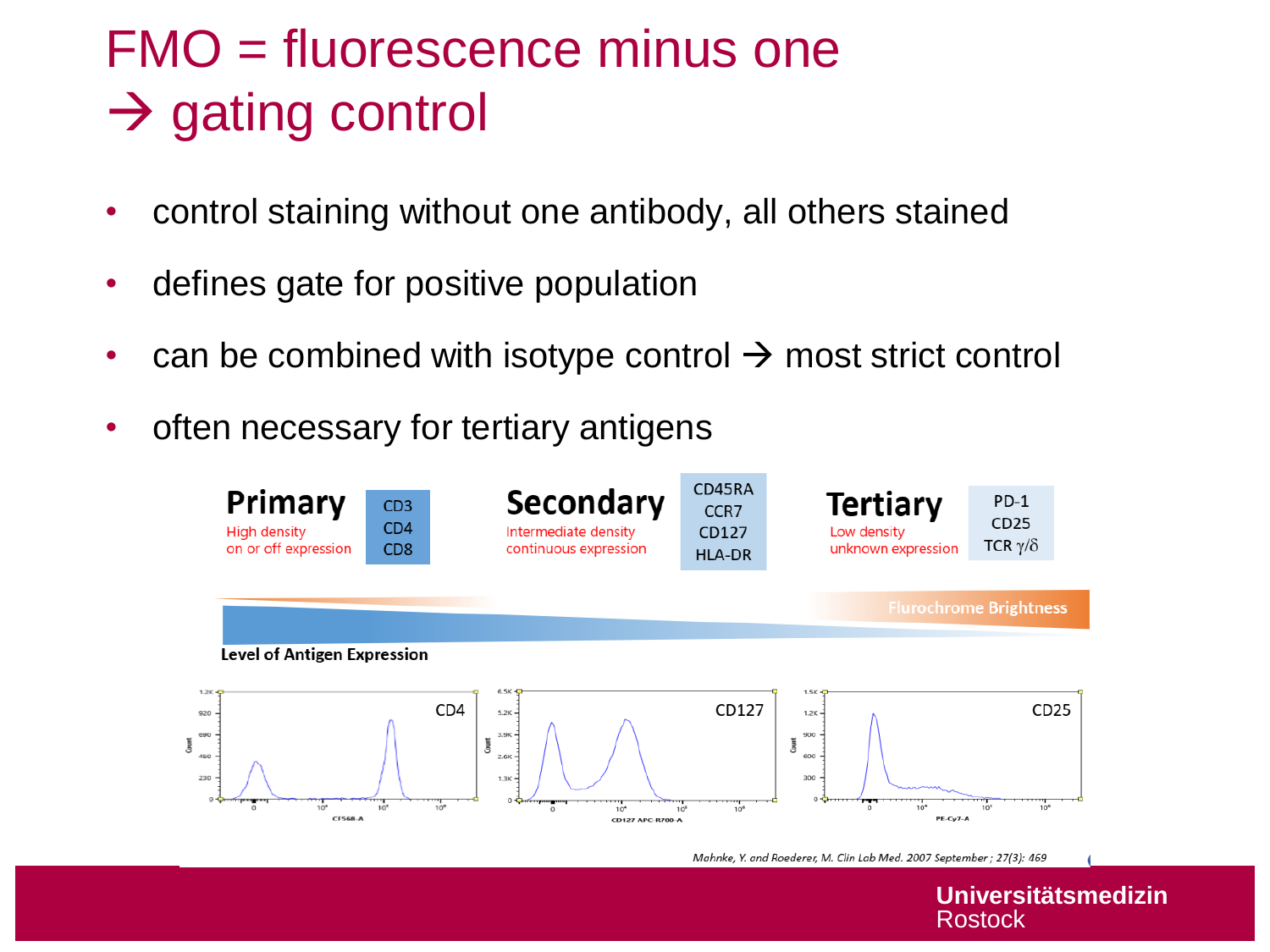### FMO = fluorescence minus one



| Fluorophore    | <b>VB FMO</b>              | <b>FITC FMO</b> | PE FMO         | <b>APC FMO</b> |
|----------------|----------------------------|-----------------|----------------|----------------|
| <b>VioBlue</b> | $\mathcal{C}^{\text{max}}$ | $\ddot{}$       | $\pm$          | ÷              |
| <b>FITC</b>    | $\mathbf{r}$               | ۰               | ÷              | $\pm$          |
| PE             | $+$                        | $+$             | $\blacksquare$ | $+$            |
| APC            | ÷                          |                 |                | ۰              |

http://stmichaelshospitalresearch.ca/staff-services/researchfacilities/facilities/flow-cytometry-core/immunophenotyping/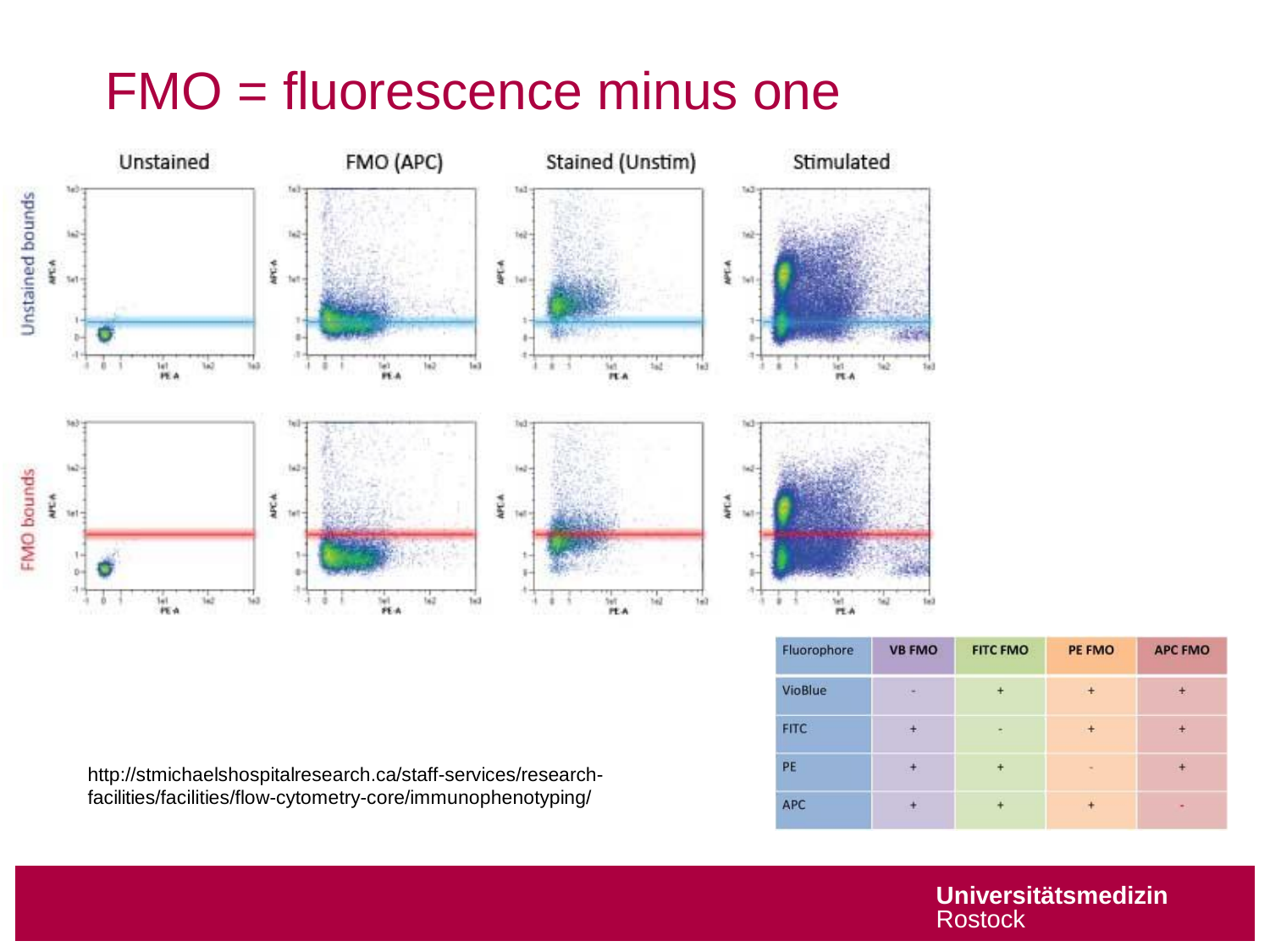### experimental controls

- depends on
	- experiment
- WT vs KO
- healthy vs. disease
- control sample to rule out batch effects

#### BioLegend Veri Cells

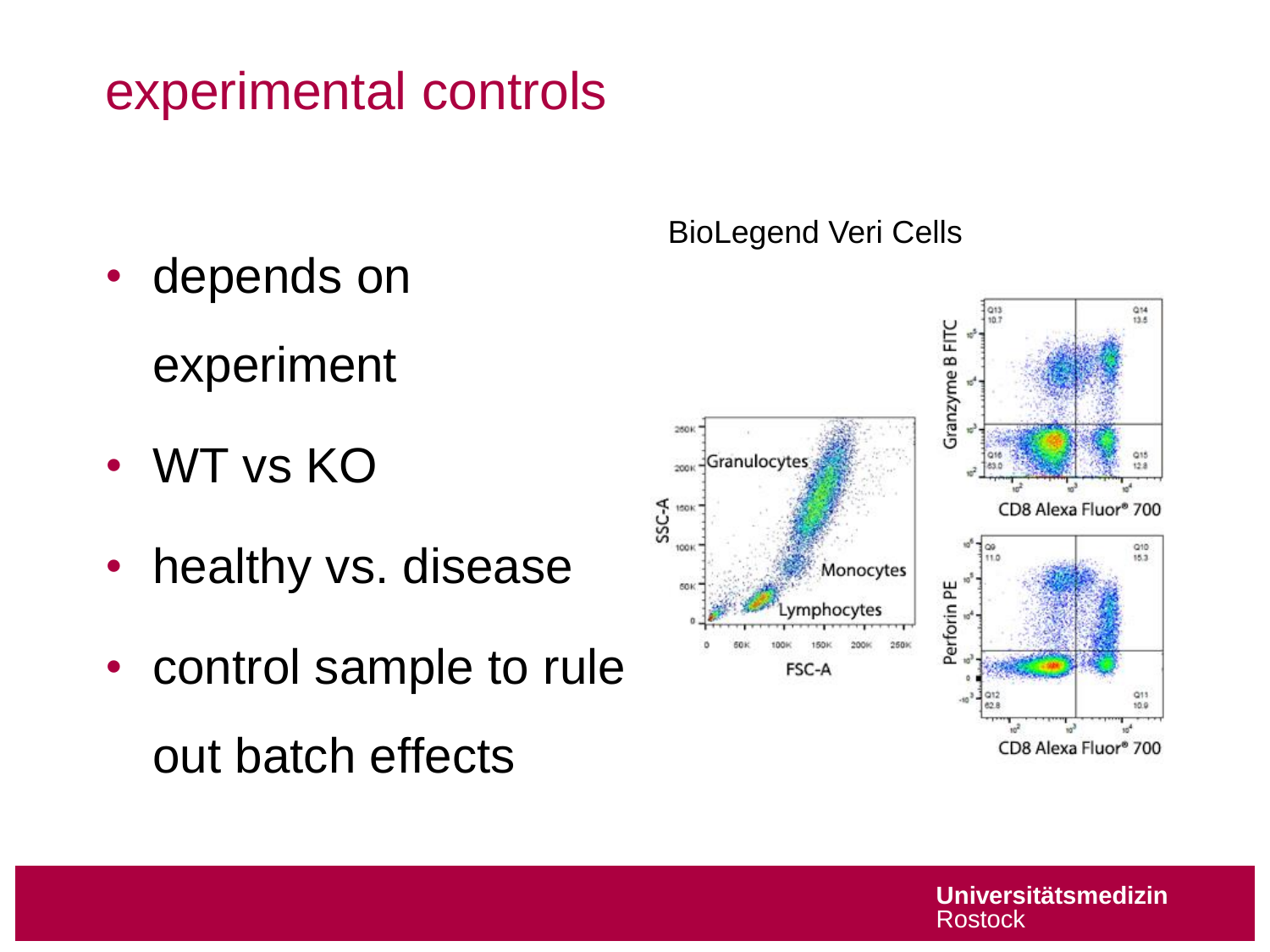# **controls** - **TAKE HOME MESSAGE**

- unstained and single stainings absolut minimum
- **minimum as bright as the real sample**
- compare beads with beads, cells with cells
- always ask: what additional controls do I need?
- isotype  $\rightarrow$  unspecific binding
- $FMO \rightarrow$  gating and analysis control
- experimental  $\rightarrow$  healthy, unstimulated, batch control
- antibody producer often provides hints for QC/positive controls
- especially for spectral flow cytometry:
	- use the same treatments/buffers/fixative for controls and samples
- **unspecific binding** → **Block solution, different buffers**
- **no staining** → **search for positive cell line or stimulation**
- **unclear where to set gates** → **FMO controls**